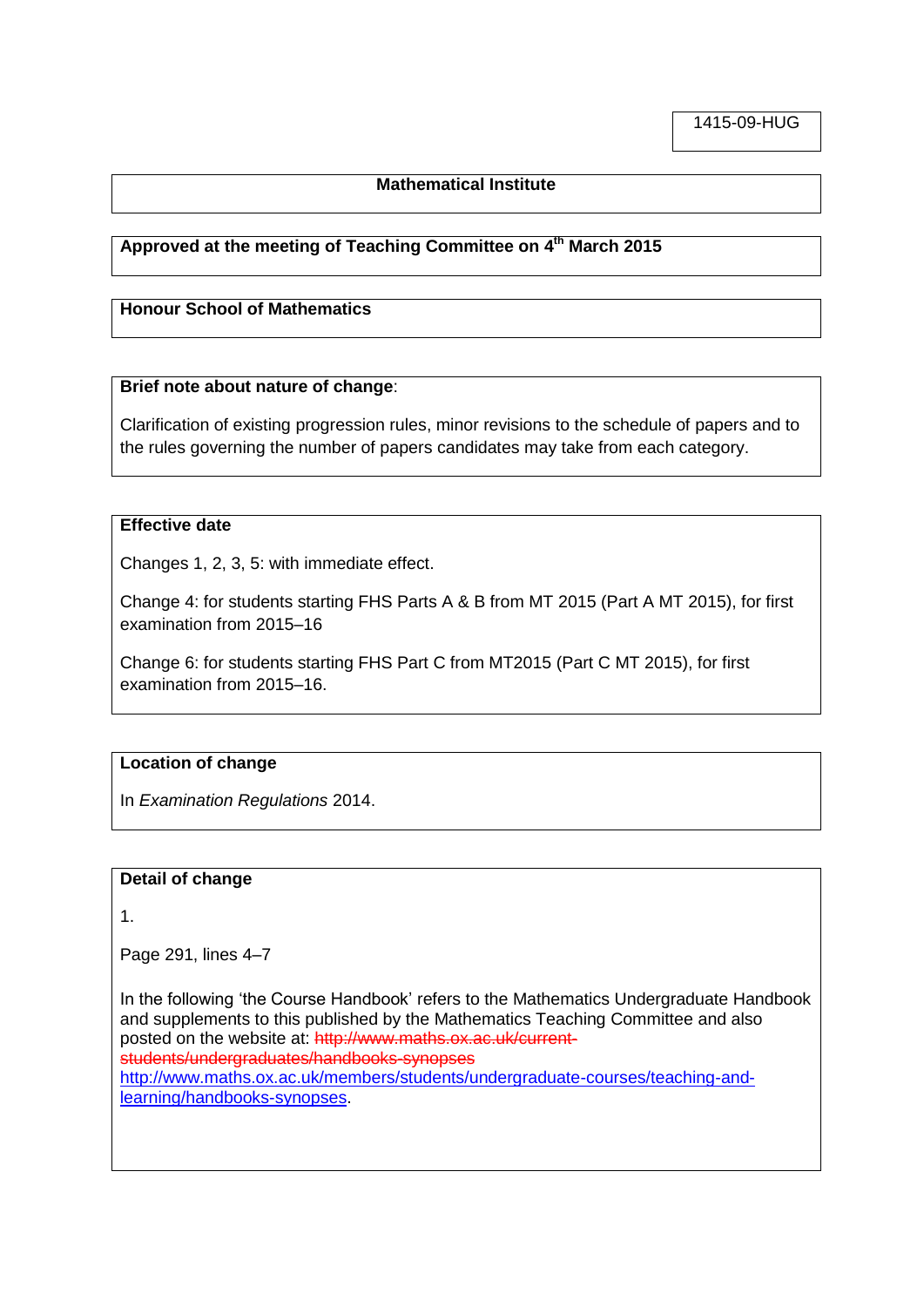2.

Page 291, lines 28–32

c) A candidate who obtains only a pass or fails to satisfy the Examiners in Part B-Parts A and B together may retake Part B on at most one subsequent occasion; a candidate who fails to satisfy the Examiners in Part C may retake Part C on at most one subsequent occasion. Part B shall be taken on one occasion only by candidates continuing to Part C.

3.

Page 291, line 33 to page 292, line 34

7.' A candidate on the three-year course adjudged worthy of Honours on both Parts A and B together may supplicate for the degree of BA in Mathematics provided that the candidate has fulfilled all conditions for admission to a degree of the University.

7. 8. A candidate on the four-year course adjudged worthy of Honours on both Parts A and B together, and on Part C may supplicate for the degree of Master of Mathematics provided that the candidate has fulfilled all the conditions for admission to a degree of the University.

8. 9. A candidate in the final year of the four-year course, adjudged worthy of Honours in both Parts A and B together, but who does not enter Part C, or who fails to obtain Honours in Part C, is permitted to supplicate for the Honours degree of Bachelor of Arts in Mathematics with the classification obtained in Parts A and B together; provided that no such candidate may later enter or re-enter the Part C year or supplicate for the degree of Master of Mathematics; and provided in each case that the candidate has fulfilled all the conditions for admission to a degree of the University.

9. 10. The use of calculators is generally not permitted for written papers. However, their use may be permitted for certain exceptional examinations. The specification of calculators permitted for these exceptional examinations will be announced by the Examiners in the Hilary Term preceding the examination.

# **Transfer to the Honour School of Mathematical and Theoretical Physics**

10. 11. Subject to the regulations for the Honour School in Mathematical and Theoretical Physics, candidates on the four-year course in Mathematics may apply to the Supervisory Committee for Mathematics and Physics to transfer, after their Part B examination, to the Honour School of Mathematical and Theoretical Physics for their Part C examination. Such a candidate will need to achieve at least an upper second class or higher at the end of Part B, and be accepted by the Supervisory Committee for Mathematics and Physics under the procedures referred to in the regulations for the Master of Mathematical and Theoretical Physics and set out in the course handbook for that degree. Acceptance is not automatic. As specified in the regulations for that degree, Part C in Mathematical and Theoretical Physics must be taken in the academic year following the candidate's Part B examination, and on successful completion of Part C of the Honour School of Mathematical and Theoretical Physics candidates will be awarded the Master of Mathematics and Physics in Mathematical and Theoretical Physics.

11. 12.The Handbook for Mathematical and Theoretical Physics shall set out the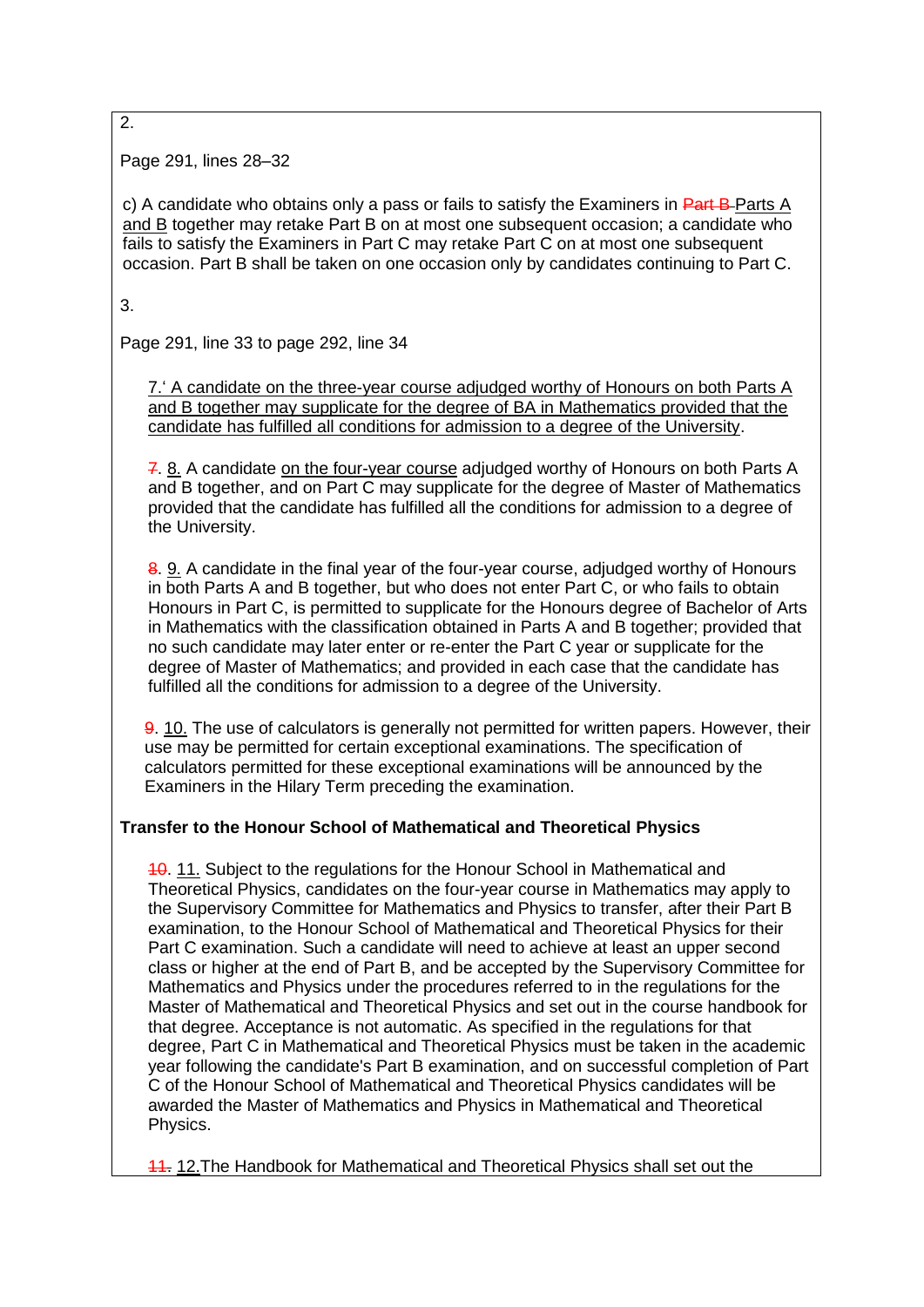options that candidates should follow to maximize their chances of being accepted for transfer to Mathematical and Theoretical Physics for their Part C examination. This Handbook shall be available by the start of Michaelmas Term in the year in which a candidate starts Part A in Mathematics.

12. 13. A candidate who has transferred from the Honour School of Mathematics to the Honour School of Mathematical and Theoretical Physics for their Part C examination in accordance with cl.9 above is permitted transfer to the Honour School of Mathematics for their Part C examination up to the end of Week 4 of the Michaelmas Term in which he or she first registered for Part C in the Honour School of Mathematical and Theoretical Physics, so long as that candidate has not opted to supplicate for the degree of Bachelor of Arts in Mathematics under the regulations for the Honour School of Mathematical and Theoretical Physics.

13. 14.The regulations for the Honour School of Mathematical and Theoretical Physics set out how the results obtained in Parts A and B in the Honour School of Mathematics are published for candidates who transfer to the Honour School of Mathematical and Theoretical Physics for their Part C examination.

4.

Page 292, lines 36-50

In Part A each candidate shall be required to offer A1, A2, ASO and five or six papers from A3-A11 from the schedule of papers for Part A.

# **Schedule of Papers in Part A**

A0 Linear Algebra

A1 Algebra 1 and Differential Equations 1

A2 Metric Spaces and Complex Analysis

A3 Algebra 2 Rings and Modules

A4 Integration

A5 Topology

A6 Differential Equations 2

A7 Numerical Analysis

A8 Probability

A9 Statistics

A10 Waves Fluids and Fluids Waves

A11 Quantum Theory